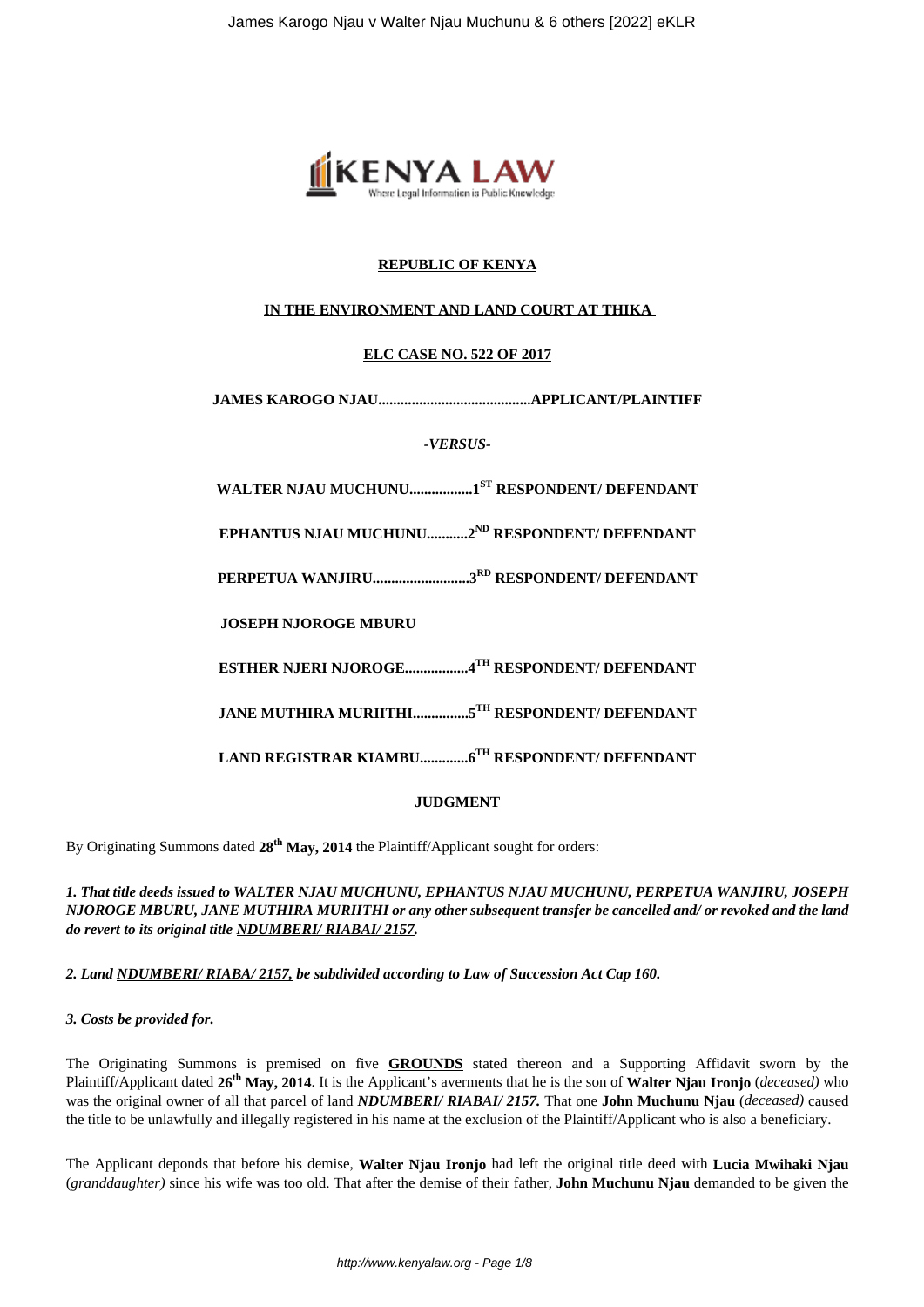title deed to take out letters of administration over their father's estate. That **John Muchunu Njau** passed on and the Applicant with intentions to take over the succession carried out a search and discovered that the land had been registered in the name of **John Muchunu** on **28th March, 2007**.

On 2<sup>nd</sup> April 2007, the Applicant caused a restriction to be registered on the land, but the said restriction was subsequently removed on **24th April, 2007.** On **25th April, 2007,** the land was subdivided into **NDUMBERI/ RIABAI/ 3596** and **NDUMBERI/ RIABAI/ 3595.** On **3 rd May, 2007** the later was subsequently subdivided into four other parcels of land and registered in the name of **John Muchunu**. There was a further subdivision of plot **3615** registered in **John Muchunu's** name.

Further, that the 3rd Respondent took out Letter of Administration for the Estate of **John Muchunu Njau** and was issued with a Certificate of Confirmation of Grant. Armed with it, the  $3<sup>rd</sup>$  Respondent transferred the land to the  $1<sup>st</sup>$ -  $5<sup>th</sup>$  Respondents herein who have commenced developments thereon. It is the Plaintiff's/Applicant's contention that he has always lived on the suit property and he constructed his house on the said parcel of land that is now registered in the name of the  $2^{nd}$  Respondent.

That further, the deceased **John Muchunu Njau** fraudulently transferred the land to his name, yet succession in respect of their father's estate was not completed. That the deceased's actions defrauded other beneficiaries entitled to inherit the Estate and it remains unknown how he orchestrated the process. The Applicant contends that he is exposed to risk of eviction and his family will suffer irreparable harm.

In contesting the **Originating Summons**, the 1<sup>st</sup>-3<sup>rd</sup> Respondents swore a joint Replying Affidavit. It is their averments that they are the sons and wife of the deceased, **John Muchunu Njau**, who was the registered proprietor of the suit land. That upon their father/ husband's demise, they took out Letter of Administration and shared out the land. That they are strangers to the allegations of fraud made by the Plaintiff/Applicant, who did not object to the Succession proceedings in respect of their father/ husband's Estate.

Moreover, the Respondents contended that they have put up homes on the suit property and would be greatly prejudiced by any revocation of titles. Further, that the Applicant had brought a claim over the parcel of land with the elders and his claim was dismissed. The Respondents deponed that the Applicant was left with a land in **Njoro,** while their father/ husband was left with the suit property.

The 4<sup>th</sup> Respondents put in a joint Replying Affidavit. They contend that they bought the land without notice of any fraud. That in **March, 2007**, they entered into a sale agreement with **John Muchunu,** deceased, for the purchase of a **75 by 100 ft** share of land to be hived from **Ndumberi/ Riabai/ 2157,** for a consideration of Kshs. **50,000/=.** That a title was issued to them and they took possession and occupation of the land and put up a matrimonial home where they have lived up to date. In the end, they averred that they are bona fide purchasers for value without notice of any fraud and it would be prejudicial to take away land from them yet they were not party to the fraud.

The 5th Respondent filed a Replying Affidavit contesting the Originating Summons on the strength that she was a **bona fide purchaser** for **value** without **notice** of fraud. She deponed that in **January, 2008,** she entered into a sale agreement with **John Muchunu Njau**, deceased, for the purchase of a **40 by 90 ft** share of land to be hived from **Ndumberi/ Riabai/ 2157,** for a consideration of **Kshs. 290,000/=.** That upon payment, she was issued with title and she took possession and occupation of the land and has put up a home. That she is a stranger to the allegations of fraud and it would be prejudicial to take away the land from her.

The 6<sup>th</sup> Respondent opposed the summons vide an Affidavit sworn by **Winfred N Muguro**. The 6<sup>th</sup> Respondent denied all the allegations made in the Applicant's Affidavit and put him to strict proof thereof. She averred that the land was registered in the name of **John Muchunu Njau** as a fulfillment of the requirements for registration as enumerated in paragraph 4 of the Affidavit. That in a letter dated 2<sup>nd</sup> April, 2007, the District Commissioner, Kiambu, as it then was, informed their office of a dispute between the 1<sup>st</sup> Respondent and his father where the former was claiming beneficial interest on **Ndumberi/ Riabai/ 2157.** 

Further, that the DC later informed the office that the dispute had been resolved and a restriction placed be lifted. That any dealing in respect of the suit property has been in accordance with the law and the suit against them ought to be dismissed.

The Applicant called two witnesses. **PW1 HANNAH MUTHONI KAROGO,** who adopted her witness statement and testified that she was the wife of **KAROGO NJAU.** She further testified that she lives on the suit land which belonged to her deceased father-in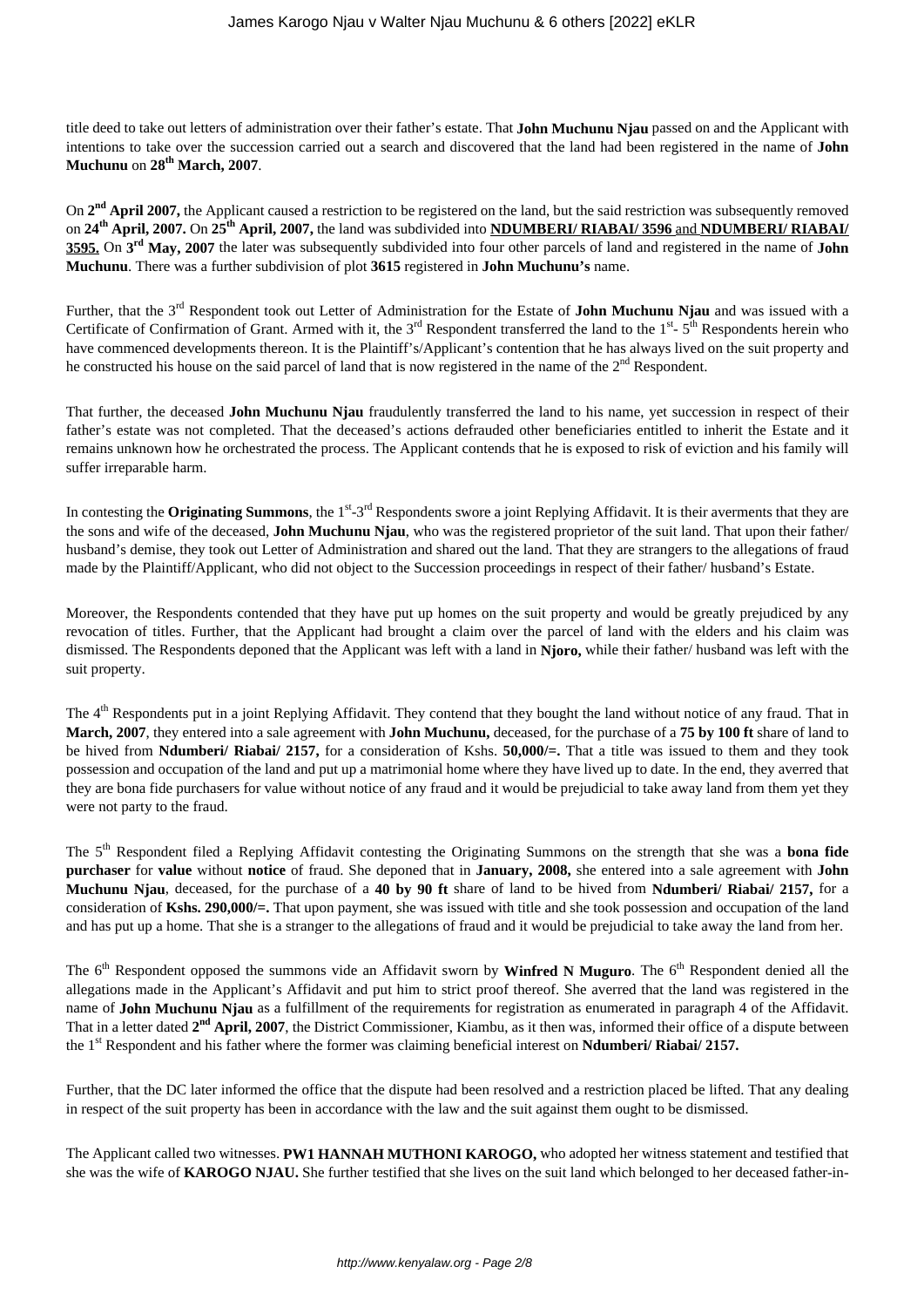law. That her father-in-law never subdivided the land and the title to the land was held by **Lucy Mwihaki,** who is her niece. That her brother-in-law sold the land without the consent of other beneficiaries as succession in respect of her father-in-law's estate was never done.

Further that the father-in-law died on **25th November, 1998** and in **2007,** one of the purchasers took occupation of the land, fenced it and build a house. She told the Court that they never registered any caution, but the District Commissioner(DC) did, but the said caution was subsequently removed without their consent. She urged the Court to cancel the **subsequent title deeds** and direct that land be shared among other beneficiaries. On cross-examination, she told the Court that she was not living in **Njoro**, but the husband was. That her father-in-law did not own any land in Njoro. That her husband and his brother did not go to the Chief in 2008 concerning a dispute on the parcel of land, and that her husband was buried in Njabini. In re-exam she explained that her husband died on **17th November 2017,** and was buried in Njabini because of the Respondents' hostility.

**PW2- LUCY MWIHAKI NJAU** adopted her written statement. She testified that she lives on the suit property which belonged to her grandfather. That she had the title to the suit property since **1997**, after being given by her grandfather. That **John Muchunu**, deceased, who is her uncle had requested for the title deed to enable him take out Letters of Administration in respect of her grandfather's estate. That no Succession Cause was filed and the title deed was never given back to her. That she is a beneficiary and was not involved in any sub-division of the land and that this Court should allow their claim.

On cross-examination, she testified that she did not know her father and she has a brother who lives with his father. That she was born in **1949**, and her mother was married when she was young and she died in 1962. She affirmed that she was given the title deed by her grandfather in **1997**, for safe keeping and **John Muchunu** took it in **2005.** She reiterated on re-exam that she was given the title deed by her grandfather and that she separated with her husband in **1972** and has never gone back.

## **DEFENCE CASE**

The Defendant called three witnesses. **DW1- EPHANTUS NJAU MUCHUNU,** adopted his Affidavit as evidence and produced the annexures attached thereto as exhibits. On cross-examination, he testified that the suit property belonged to his grandfather. He also testified that **James Karogo Njau** the Plaintiff herein was his father's elder brother, but was introduced to him in 1997, when he came back from Njoro after the tribal clashes. He further told the Court that the land that was subject of subdivision belonged to his grandfather, whom no Succession Cause ever filed. That he is a beneficiary of his father's land and he came into possession before his father died. That his grandfather had transferred title to his father before he died and the Plaintiff/Applicant came into occupation since **1997.**

**DW2- JOSEPH NJOROGE MBURU** adopted his Affidavit as evidence and produced the annexures attached thereto as exhibits. On cross-examination, he testified that he bought land from **John Muchunu Njau** vide a sale agreement dated **16th March, 2007**. He further told the Court that at the time of the Sale Agreement, **John Muchunu Njau** did not have title deed and that the original owner was **Walter Njau**. That he talked to the wife of **Walter Njau** who informed her that the land was left to **John Muchunu Njau** and that the Applicant had been given land in Njoro. Further that he did not have evidence to buttress his testimony but confirmed the land belonged to **Walter Njau** and **John Muchunu** was entitled to a portion thereof.

**DW3- JANE MUTHIRA MURIITHI** adopted her Affidavit as evidence and produced the annexures attached thereto as exhibits. She affirmed that she bought the suit property and title was issued to her on **28th May, 2008**. That she conducted a search which search was satisfactory.

The attendance of the Land Registrar was not secured but her Replying Affidavit and documents thereto were adopted as her testimony. The Respondents closed their case.

Parties were directed to file and exchange their written submissions. The Applicant in his written submissions reiterated the testimonies and enumerated five issues for determination by this Court. The Applicant also pointed out the issues that remain uncontroverted in the testimony. On fraudulent transfer, the Applicant submitted that the transfer took place without a **Succession Cause** having been filed hence transmission did not occur. That the transfer documents indicating that their father **Walter Njau** transferred land to **John Muchunu** is questionable, as it was signed in **1998**, about 15 days to his death, but presented to the Land Registrar in 2007, **Nine (9)** years later, and the reasons for the delay were not given.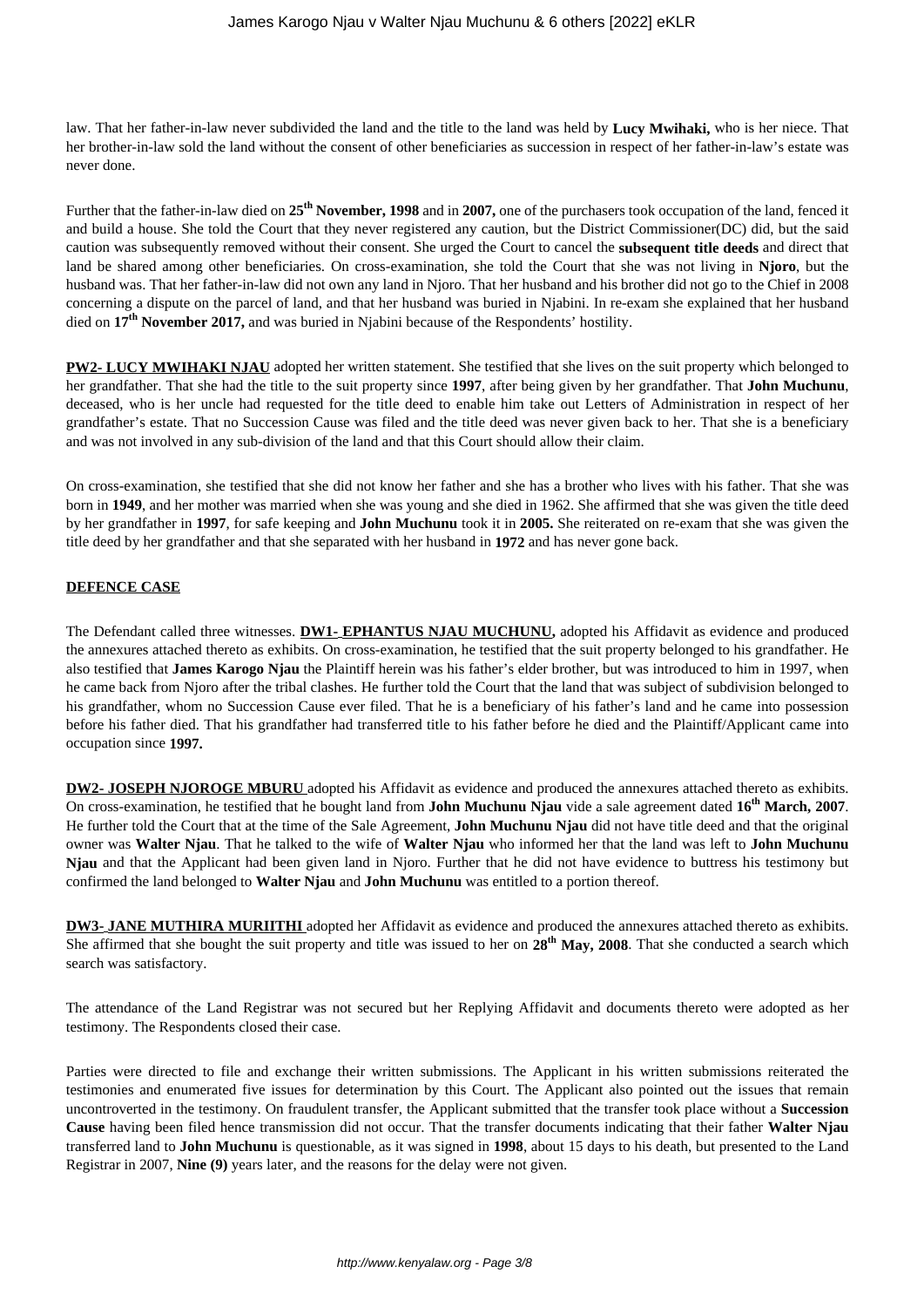The Applicant further submitted on the irregularities that he alluded to in the transfer forms. That the action of attaching passport photo of the transferee and not the transferor is an issue that ought to be investigated. Further that the Land Registrar failed to adhere to the provisions of **Section 45** of the **Land Registration Act** which required that the transferor be availed. That the Valuation Requisition for Stamp Duty Form indicates there was sale between **Walter Njau** and **John Muchunu,** yet the form does not indicate the consideration. Further that there is no evidence of **Walter Njau** receiving monies from **John Muchunu,** for the purported sale. The Applicant also submitted on the haste in which **consent, transfer** and **issuance** of **title** was made.

It was also submitted that at the time of **Walter Njau's** demise, the land had not been transferred and was thus a part of his estate. Therefore, **John Muchunu** was in breach of **Section 45 of Law of Succession Act**. Reliance was placed on the case of **Alice Chemutai Too vs Nickson Kipkurui Korir & 2 Others (2015) eKLR.** 

On whether the 4<sup>th</sup> and 5<sup>th</sup> Respondents obtained good title, the Applicant submitted that at the time of the sale, the Vendor did not have title to land and there is no way he could transfer what he did not have. He further submitted that the Respondents' title is not under protection of the provisions of case of **Section 26** of the **Land Registration Act**. On the 5th Respondent, the Applicant submitted that a sale agreement is not adequate to demonstrate she was a bona fide purchaser. The Applicant relied on the case of **Samuel Odhiambo Oludhe's & 2 Others vs Jubilee Jumbo Hardware Ltd & Another (2018) eklr** and urged this Court to find that Respondents' did not acquire good titles to the suit land.

On whether the titles should be cancelled and/or revoked, the Applicant submitted that the purchasers ought to have undertaken due diligence before purchasing the land. He urged this Court to be guided by the case of **Zacharia Wambugu Gathimu & Another vs John Ndungu Maina (2019) eKLR** and revoke the title. He urged the court to grant the prayers sought and the Respondents be compelled to pay costs.

The Respondents put in joint written submissions and crafted four issues for determination. The Respondents raised an issue with the testimony of the Applicant and the contents of their statement as well as the Original Summons. To the extent that while in testimony, the Applicant stated that five beneficiaries live on the suit land, in their statement they stated only one.

The Respondents further submitted that registration of title in the name of **John Muchunu Njau** was proper. They also submitted that the Applicant did not object to the production of the documents inferring the process of transfer of land from **Walter Njau** to **John Muchunu.** Further that there was no need to indicate the consideration when the land was a gift to **John Muchunu** from his father. That the Applicant was only given a house to live in by the deceased after being displaced during the tribal clashes and that the father did not give him any lien to claim the land.

On whether the  $1^{st}$ -  $3^{rd}$  Respondents are owners, the Respondents submitted that they became registered owners after taking out Succession Cause in respect of their father's Estate and were entitled to inherit. That the Applicant had within his knowledge of the registration and the subsequent sell and occupation of land by the  $4<sup>th</sup>$  and  $5<sup>th</sup>$  Respondents but waited for years before instituting the suit.

A perusal of the Court record and analysis of the evidence, pleadings and written submissions yield the uncontroverted facts that, the land was originally registered as **NDUMBERI/ RIABAI/ 2157,** in the name of **WALTER NJAU IRONJO.** Secondly that **JOHN MUCHUNU** and **JAMES KAROGO NJAU,** were brothers and children of **WALTER NJAU,** who are all deceased. Thirdly, the Applicants and the 1<sup>st</sup> -3<sup>rd</sup> Respondents are related and are by extension beneficiaries of the Estate of WALTER NJAU **IRONJO.** Fourthly, that no succession was filed in respect of the Estate of **WALTER NJAU IRONJO** and lastly, that the land has since been subdivided and registered in the names of the Respondents.

The issues for determination by this Court are

### **I. Whether the allegations of fraud have been proved"**

- **II. Whether the 4th and 5th Respondents were bona fide purchasers for value"**
- **III. Whether title deeds issued should be cancelled/revoked"**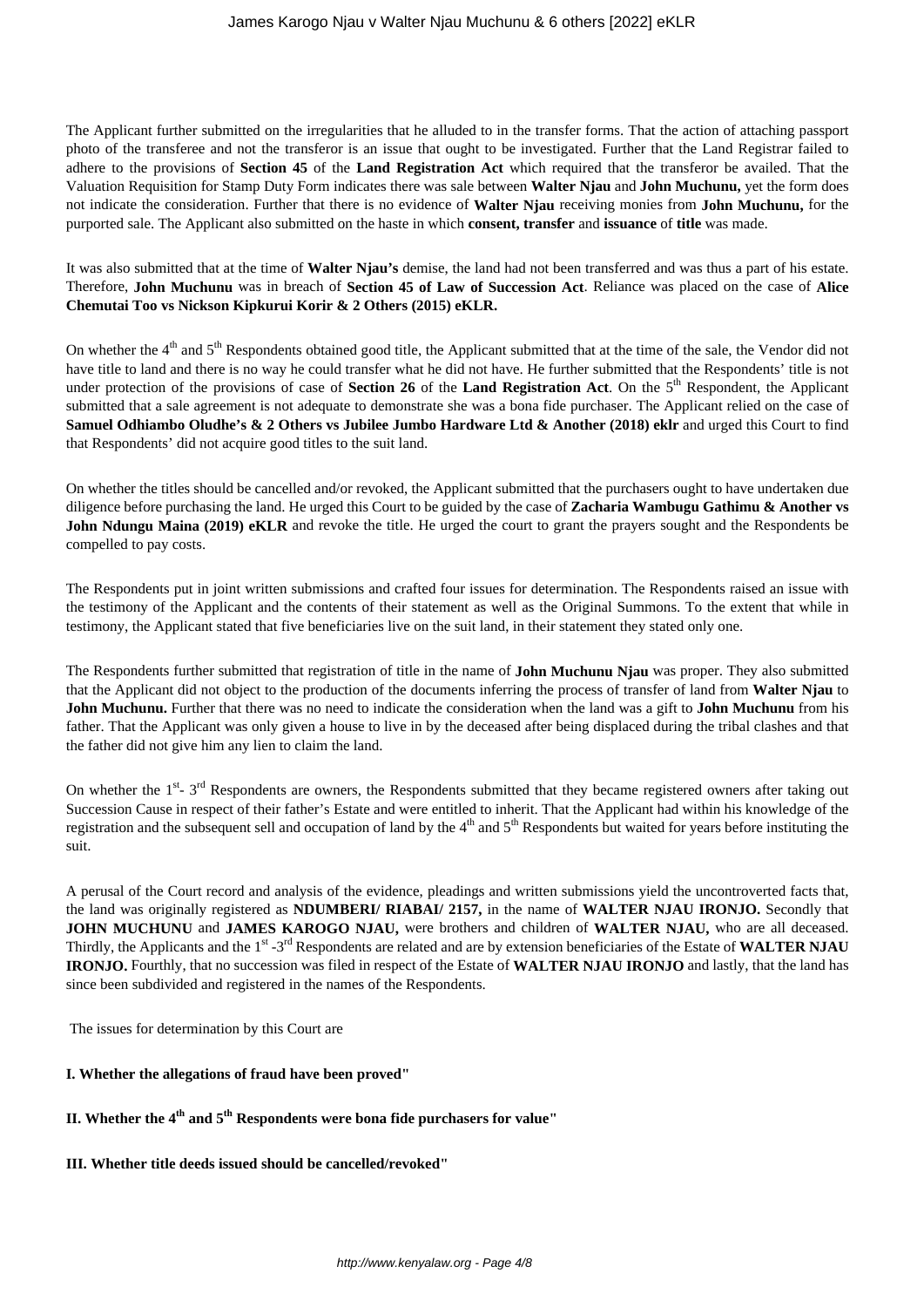### **IV. Who should pay costs"**

### **(i)** *Whether the allegations of fraud have been proved"*

Allegations of fraud are grave and when stated, they must be specifically pleaded (*See CoA App' No. 329 of 2009:- Richard Akwesera Onditi v Kenya Commercial Finance Company Limited [2010] eKLR).* Further, *S*ections 107 to 109 of the Evidence Act placed the onus of proving allegation of fraud on the Applicant. The Court of Appeal in **Mombasa Civil Appeal No. 312 of 2012** *Emfil Limited v Registrar of Titles Mombasa & 2 others [2014] eKLR* stated;

**"***Allegations of fraud are allegations of a serious nature normally required to be strictly pleaded and proved on a higher standard than the ordinary standard of balance of probabilities.* 

It is not enough for the Applicant to make allegations of fraud. Though the nature of Originating summons is to handle less complex and non-contentious matters, the Applicant had his day in Court to advance his allegation of fraud. In **Nakuru CoA App No. 123 of 2007:- John Kamunya & another v John Nginyi Muchiri & 3 others [2015] eKLR** the Court held

**"***such a procedure is designed to deal with less complex and uncontentious matters. Where issues turn out to be complex and highly contentious, the Court has jurisdiction to covert an originating summons into a suit and allow parties to adduce "viva voce" evidence"*

The Applicant made lengthy submissions on the issue of fraud. That there was no Succession in respect of the Estate of the **Walter Njau Ironjo** and therefore there is no way his land could have been transferred without succession. It is trite that the land of a deceased person can only devolve to his dependants by way of transmission. The  $1<sup>st</sup> - 4<sup>th</sup>$  Respondents agreed that no grant was taken in respect of the Estate of **Walter Njau Ironjo.**

Section 45 of the Law of Succession Act prohibits the intermeddling with the estate of a deceased person. Section 45(1) of CAP 160 provides:

*Except so far as expressly authorized by this Act, or by any other written law, or by a grant of representation under this Act, no person shall, for any purpose, take possession or dispose of, or otherwise intermeddle with, any free property of a deceased person.*

There being no grant, it follows suit that the actions of transfer without express authority by the Act or other law amounted to intermeddling with the estate of the Deceased. Similarly, Section 55(1) spells out a mandatory requirement for issuance of grant that:

*No grant of representation, whether or not limited in its terms, shall confer power to distribute any capital assets, or to make any division of property, unless and until the grant has been confirmed as provided in [section 71](http://www.kenyalaw.org/lex/actview.xql"actid=CAP.%20160#KE/LEG/EN/AR/L/CHAPTER%20160/sec_71).*

The onus of proving the legality of transmission shifted to Respondents to demonstrate how transfer was effected. The 1<sup>st</sup> -3<sup>rd</sup> Respondents averred that they became owners of the suit property by dint of Succession over the Estate of **John Muchunu**, the registered owner. This Court has been invited by the Applicant to scrutinize the List of Documents by the 6<sup>th</sup> Respondent.

There is a transfer form dated **10th November 1998,** which indicates **Walter Njau Ironjo** transferred land to **John Muchunu Njau. Walter Njau** died on **25th November 1998,** and the cause of death being pneumonia. While transfer was done **15 days** prior to his death, there is nothing sinister to that. Unless it is proven that the deceased was not in his proper mental state, this Court makes an implied assumption that the deceased had the right legal capacity to transact. Relevantly, the signing officer indicated that the transferor was identified to him by his identification card, there has been adduced no evidence that the ID Card mentioned did not belong to the deceased **Walter Njau Ironjo.**

As rightly submitted by the Applicant, the requirement of passport came with the new land laws. Transfer happened before the **2012, Land laws,** and it is not fatal to include the passport photo. Also the Applicant has taken issues with the **Valuation**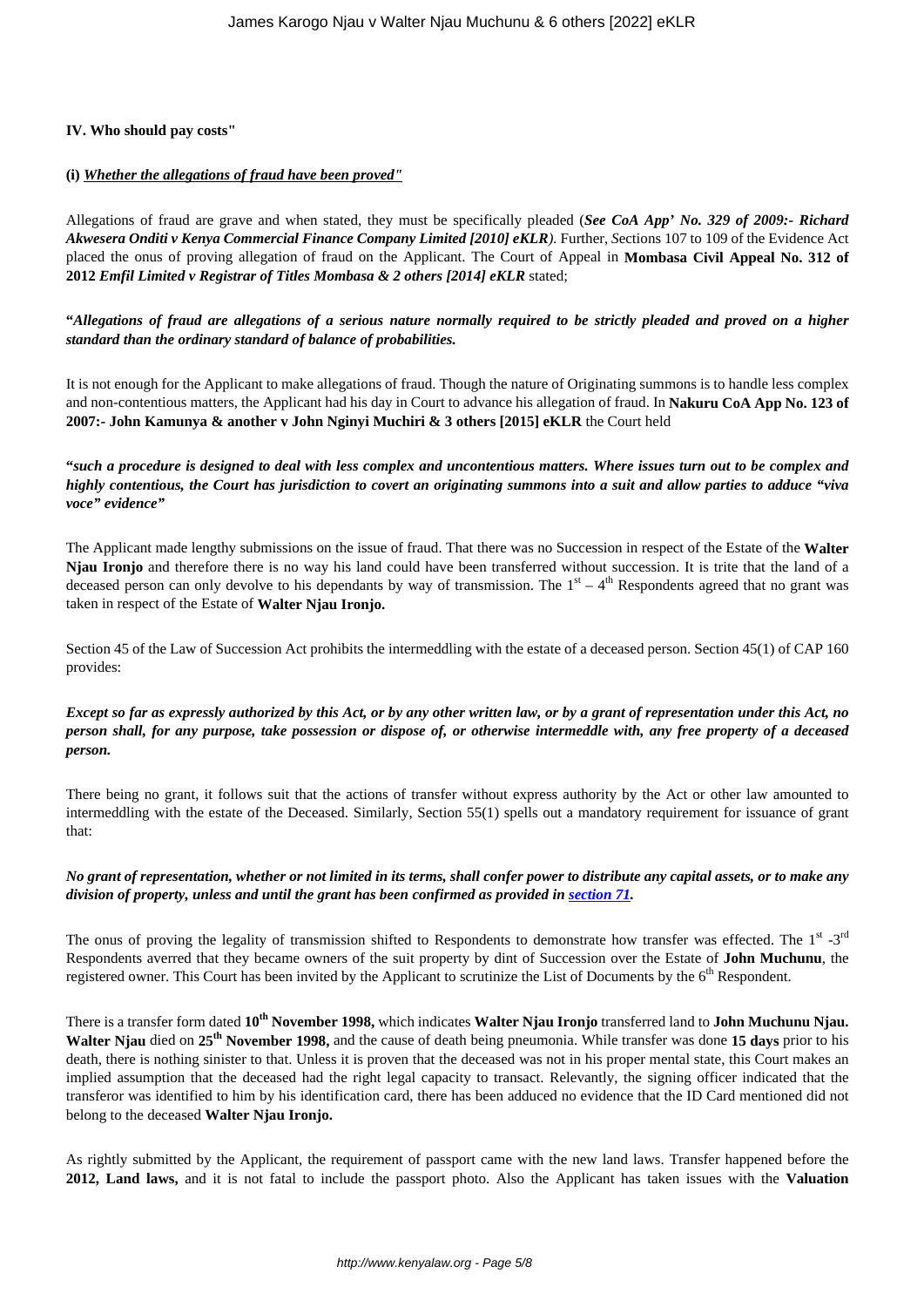**Requisition** for Stamp Duty that it makes reference to a Vendor and purchaser, yet there was no sale agreement. This Court finds the issues not so relevant; the intention of parties to transfer can be deciphered from the transfer form.

This Court cannot draw a conclusion of fraud based on the style and drawing of documents. The transfer document depicts the normal conveyance occurrence and which were affirmed by the  $6<sup>th</sup>$  Respondent. There is no evidence that the documents as drawn were not issued by the office of the Land Registrar or are fatally defective so as not to give effect to the intentions of the transacting parties.

Having found that the intention of the deceased can be drawn and with lack of evidence that the deceased was **coerced, misled**, and **not** in **proper state of mind**, this Court concludes that there is no evidence of fraud. *(see Eldoret ELC No. 411B of 2012 SAMMY SOME KOSGEI V GRACE JELEL BOIT[2013]eKLR).* Just because it took long to register the transfer does not invalidate the said transfer. The Applicant had his day to adduce evidence as to the mischief surrounding the delay. To this end, this Court finds that allegations of fraud were not proved to the satisfaction of this Court.

Further, this Court takes judicial notice of a chief's letter dated **10th November, 2008**. The Applicant did not object to its production and only submitted that no **Will** was produced to infer the intention of their father. While this Court appreciates that elders did not have the jurisdiction to determine the dispute herein. (*See Kisumu CoA no. 167 of 1996 Khayadi v Herbert Aganda [1988] eKLR),* it will make a conclusion that the Applicant had land in **Njoro** ,while **John Muchunu** lived on the suit land. This Court takes cue from the testimonies that **John Muchunu** lived on the suit property even when the father was alive. Therefore, it follows that the father had the intentions of bequeathing the land to **John Muchunu** having dully signed the transfer forms. The Respondents submit that the land was a gift to **John Muchunu Njau** from his father, though the same has been objected by Applicant.

The High Court retains the jurisdiction to handle issues of gifts but this Court maintains the jurisdiction to determine the process of transfer of land from donor to donee. The gift herein was one on land and within the meaning of Section 13 of the **Environment and Land Court Act.** Therefore, this Court has the jurisdiction to handle the said issue. For a gift to be valid, the intentions of the party has to be completed. Having established that the deceased, **Walter Ironjo Njau** had the intentions of bequeathing land to **John Muchunu**, then it is evident that his intention was completed. The *Court of Appeal in Nyeri;- Civ App No. 21 of 2017Kagina v Kagina & 2 others (Civil Appeal 21 of 2017) [2021] KECA 242 (KLR)* appreciated the sentiments of the learned Judge when it adopted the reasoning of Tanui J in *[Gitau & 2 Others vs. Wandai & 5 Others \[1989\] JKR 231](http://kenyalaw.org/caselaw/cases/view/224218/),* where the trial judge analyzed the impetus of section 45 of Law of Succession

*"… if a deceased person has during his life time sold, transferred, disposed or in any manner given out his properties either in exchange of consideration or as gifts inter vivos, such gifts or properties whether transfer had been registered or not do not form part of the deceased's estate. In fact, the Law of Succession in my view protects and preserves transactions made by the deceased during his life time."*

The deceased **Walter John Ironjo** executed all the documents as stated above; and the fact that the same was not registered does not invalidate the gift. The *Court of Appeal in Nyeri in App No. 108 of 2002;- Registered Trustees Anglican Church of Kenya Mbeere Diocese v David Waweru Njoroge [2007] eKLR* replicated the authors writing in *In SNELL'S EQUITY 29th Edition, where the authors, stated at page 122 paragraph (3):-* 

"*…… where however the donor has done all in his power according to the nature of the property given to vest the legal interest in the property in the donee, the gift will not fail even if something remains to be done by the donee or some third person."*

**(ii)** *Whether the 4th and 5th Respondents were bona fide*

### *Purchasers for value***"**

On whether the  $4<sup>th</sup> -5<sup>th</sup>$  Respondents were bona fide purchasers for value, this Court relies on the decision of the Court of Appeal of Uganda in the case of **KATENDE V HARIDAR & COMPANY LIMITED [2008] 2 E.A.173** as quoted by the **Court of Appeal in Nakuru:\_ CoA App No. 291 of 2013;- Weston Gitonga & 10 others v Peter Rugu Gikanga & another [2017] eKLR** and held: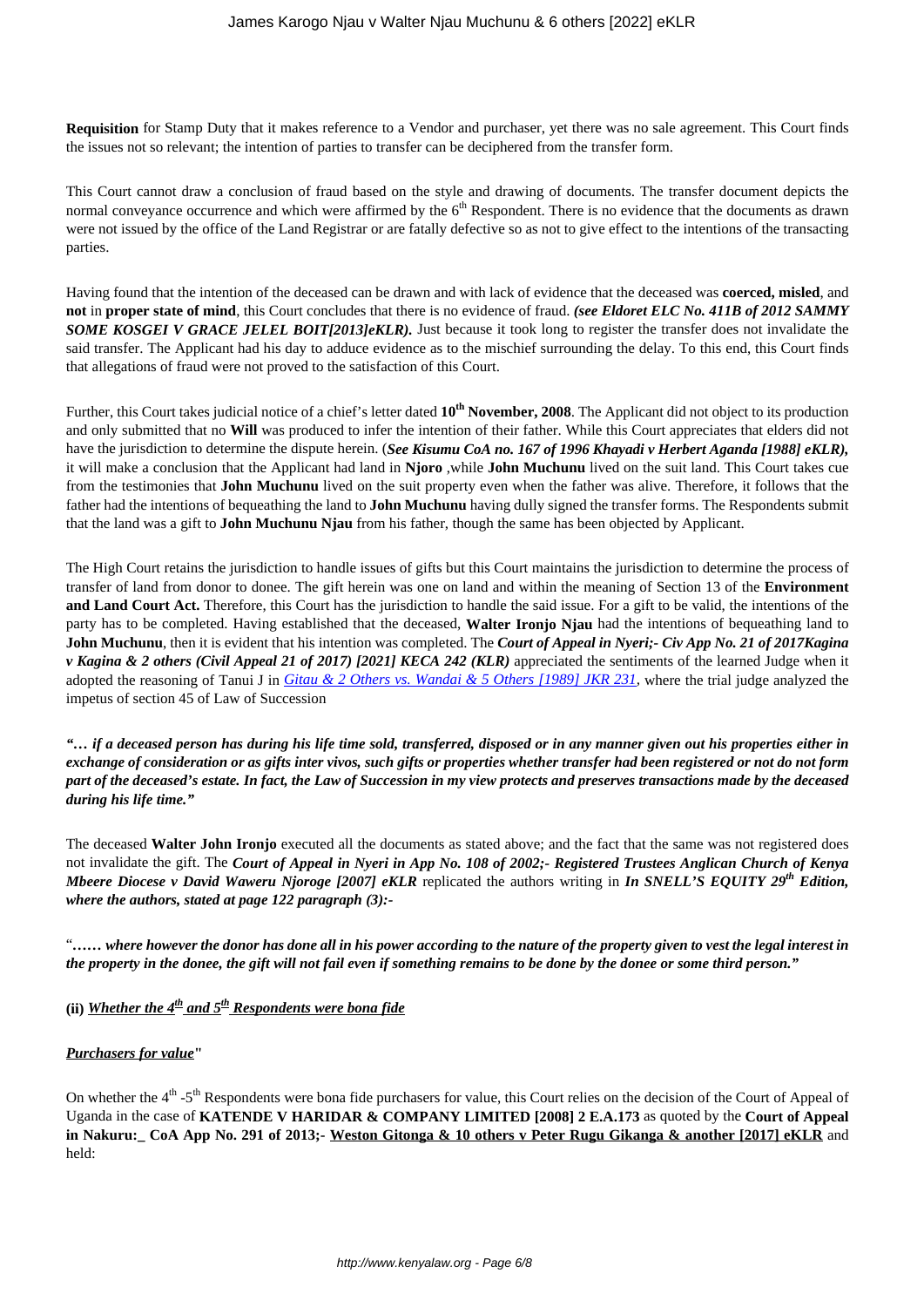**"For the purposes of this appeal, it suffices to describe a** *bona fide* **purchaser as a person who honestly intends to purchase the property offered for sale and does not intend to acquire it wrongly. For a purchaser to successfully rely on the** *bona fide* **doctrine, (he) must prove that:**

- **(a) He holds a certificate of title;**
- **(b) He purchased the property in good faith;**
- **(c) He had no knowledge of the fraud;**
- **(d) He purchased for valuable consideration;**
- **(e) The vendors had apparent valid title;**
- **(f) He purchased without notice of any fraud;**
- **(g) He was not party to any fraud."**

The Respondents attached their respective Sale Agreements which this Court finds that they met the threshold of valid contracts within the provisions of **Section 3(3) of the Law of Contract Act**. At the time of selling the land to the  $4<sup>th</sup>$  Respondents, the title was not in the name of the Vendor. There was however an express condition that the purchaser would be entitled to the land after Succession was completed.

The intentions of the deceased having been established above, it follows therefore that the subject matter of the sale was not subject to Succession process. **John Muchunu** had beneficial interests in the property awaiting registration and could therefore dispose it off.

There is no evidence that the Respondents bought the property in bad faith. The duty to demonstrate that the Respondents were bona fide purchasers for value rests with the Respondents. The  $4<sup>th</sup>$  Respondent gave evidence that he visited the suit land to find out details of the land. No evidence of search was produced save for reliance on the visit. While the 5<sup>th</sup> Respondent testified to carrying out a search, no copy was availed to Court. The act of visiting the suit property was a means of conducting due diligence which this Court appreciates. This Court concurs with the sentiments of **Mutungi J** *in Nairobi ELC No. 128 of 2011 Esther Ndegi Njiru & another v Leornard Gatei [2014] eKLR,* where the learned judge held:

*"The rampant cases of fraudulent transactions involving title to land has rendered it necessary for legal practitioners dealing with transactions involving land to carry out due diligence that goes beyond merely obtaining a certificate of search. Article 40 (6) of the Constitution removes protection of title to property that is found to have been unlawfully acquired. This provision of the constitution coupled with the provision of section 26(1) (a) and (b) of the Land Registration Act in my view places a responsibility to purchasers of titled properties to ascertain the status of a property beyond carrying out an official search*.

The Vendor had unregistered beneficial interest on the land at the time of sell and purchase by the Respondents. By entering into the sale agreement and putting the Respondents in possession, there was an implied trust that the vendor would transfer land to the Respondents. There was no **fraud** in the process of transfer. Based on the foregoing, this Court makes a finding that the Respondents were bona fide purchaser for value within the principles laid out in **Katende Case,** *supra*.

**Section 26** of the **Land Registration Act** provides that a certificate of title shall be prima facie evidence of ownership. It provides:

The certificate of title issued by the Registrar upon registration, or to a purchaser of land upon a transfer or transmission by the proprietor shall be taken by all Courts as prima facie evidence that the person named as proprietor of the land is the absolute and indefeasible owner, subject to the encumbrances, easements, restrictions and conditions contained or endorsed in the certificate, and the title of that proprietor shall not be subject to challenge, except— (a) on the ground of fraud or misrepresentation to which the person is proved to be a party; or (b) where the certificate of title has been acquired illegally, unprocedurally or through a corrupt